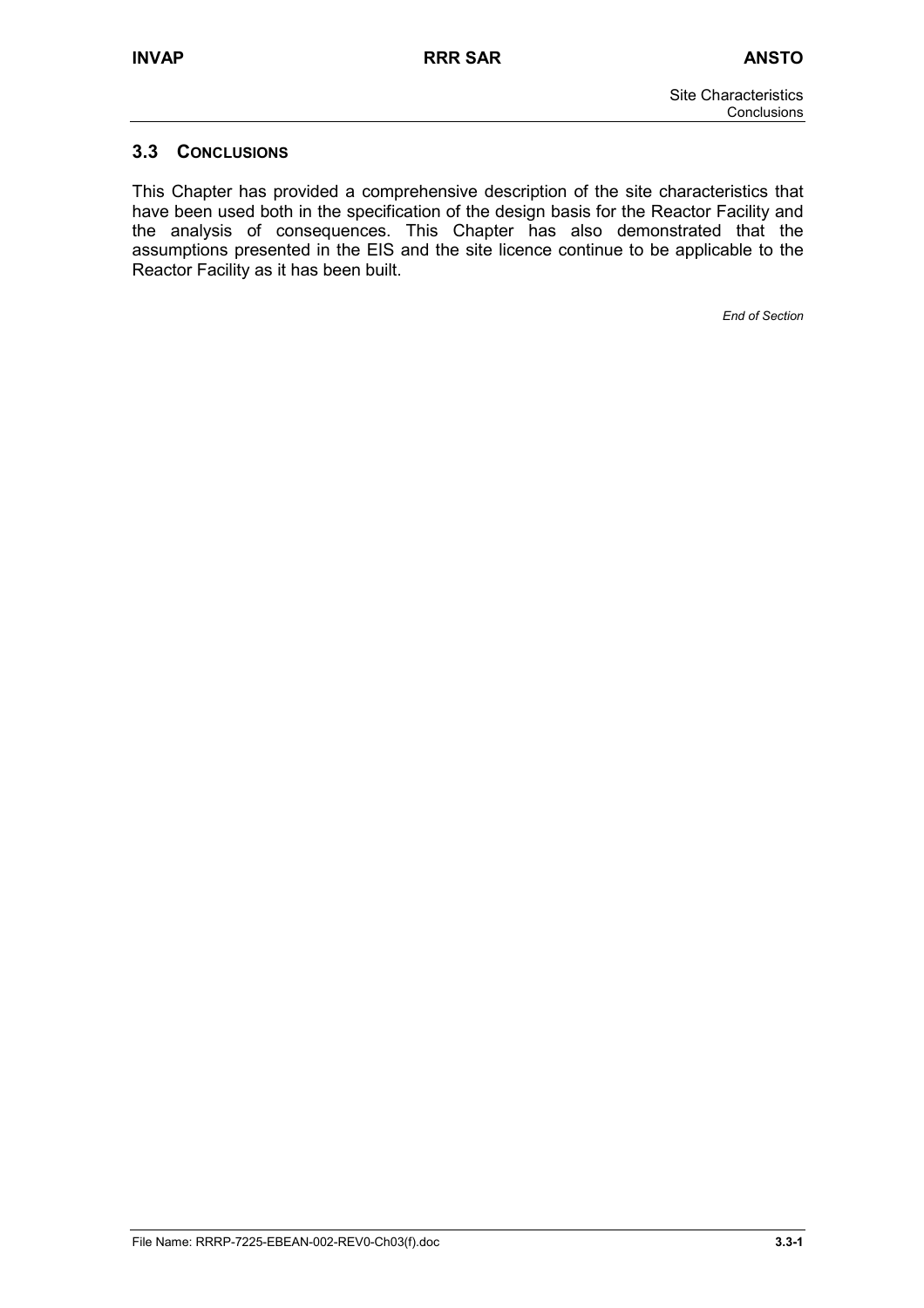## **3.4 REFERENCES**

| AAEC, 1972         | <b>HIFAR Safety Document</b>                                                                                                                                                                                                                                                                         |
|--------------------|------------------------------------------------------------------------------------------------------------------------------------------------------------------------------------------------------------------------------------------------------------------------------------------------------|
| AGSO, 2000         | Review, Seismic Hazard Analysis Lucas Heights                                                                                                                                                                                                                                                        |
| <b>ANSTO, 1997</b> | HIFAR Safety Document 1997, NTP/TN 193 rev 0                                                                                                                                                                                                                                                         |
| <b>ANSTO, 1999</b> | Application to ARPANSA for a Facility Licence, Site Authorisation, for<br>the Replacement Research Reactor Facility. Document Number LBD-<br>02. April 1999.                                                                                                                                         |
| <b>ANSTO, 2002</b> | Submission to ARPANSA on the Site Geological Investigations for the<br>Replacement Research Reactor at Lucas Heights, RRRP-7500-<br>3BEAN-002-A, 12 September 2002.                                                                                                                                  |
| ARPANSA,<br>1999   | Criteria for Siting of Nuclear Facilities, RG4. ARPANSA, April 1999.                                                                                                                                                                                                                                 |
| ARPANSA,<br>2001   | Regulatory Assessment Principles for Controlled Facilities. RB-STD-<br>42-00 Rev 1, ARPANSA, 2001.                                                                                                                                                                                                   |
| AWT, 1997          | AWT (Australian Water Technology Environmental Measurement<br>Services) 1997, Woronora River at the Needles, North Engadine -<br>Station No.21321 1. - Mean Stream Discharge in Megalitres per day.<br>HYMONTH V34 Data output 29 September 1997. File RD 0355.                                      |
| Bembrick,<br>1980  | Bembrick, C, Herbert, C, Scheibner, E, Stuntz, J., Structural<br>subdivision of the Sydney Basin. In: Herbert, C. & Helby, R (editors),<br>A guide to the Sydney Basin. Department of Mineral Resources,<br>Geological Survey of New South Wales, Bulletin 26, 4-9. (1980).                          |
| Bowman, 1974       | Bowman, H. N. Geology of the Wollongong, Kiama and Robertson 1:<br>50,000 sheets NSW Geological Survey, Sydney                                                                                                                                                                                       |
| Brodrick, 1997     | Brodrick, J. Groundwater Bore Data, Department of Land and Water<br>Conservation Letter dated 22 August 1997, File RD 0355.                                                                                                                                                                          |
| Charash, 1968      | Charash, E. & Bendun, E. O. K. Selected Climatological Data from<br>Lucas Heights 1958-1966, AAEC/TM453.                                                                                                                                                                                             |
| <b>Clark, 1981</b> | Clark, G. H. & Bendun, E. O. K. Detailed Meteorological Interpretation<br>of Acoustic Sounder Records, AAEC/E498                                                                                                                                                                                     |
| Clark, 1982        | Clark, G. H. 'A climatology of air pollution meteorology parameters on<br>the southern extremity of Sydney, The Urban Atmosphere - Sydney, a<br>Case Study, proceedings of a conference organised by the CSIRO,<br>Division of Fossil Fuels, Leura, 5-6 May, eds. Carras J. N. and<br>Johnson, G. M. |
| Clark, 1990        | Clark, G. H. A Report to the Environmental Planner Roads and Traffic<br>Authority on a Brief Description of the Climatology of Lucas Heights<br>and its relationship with the Meteorology of the Woronora Valley,<br>ANSTO/C167                                                                      |
| Clark, 1997        | Clark, G. H. An updated analysis of the Lucas Heights climatology -<br>1975 to 1996, ANSTO/E731                                                                                                                                                                                                      |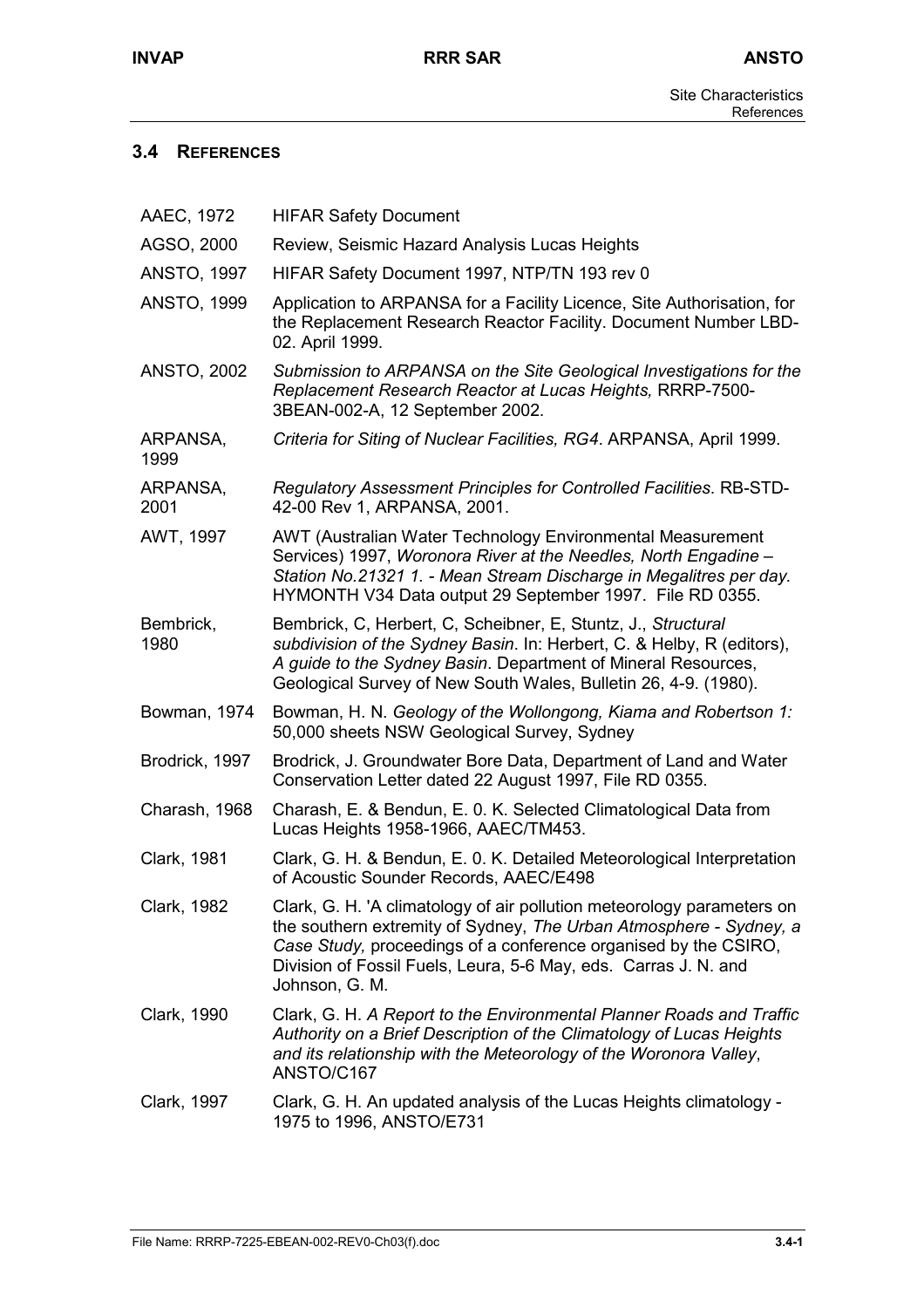| Clark, 1998   | Clark, G.H., Crawford, J., Pascoe, J.H., Stone, D.J.M., Jayaswal, Z.<br>Studies to validate complex terrain atmospheric dispersion models<br>using perfluorocarbon tracers. Proceedings of Clean Air and<br>Environment'98. 14 <sup>th</sup> International Clean Air and Environment<br>Conference, Melbourne, Oct. 18-22, pp.581-586.                                               |
|---------------|--------------------------------------------------------------------------------------------------------------------------------------------------------------------------------------------------------------------------------------------------------------------------------------------------------------------------------------------------------------------------------------|
| Clark, 2003   | Clark, G.H., Bowles, C.J., Bradd, J., Hoffmann, E Radiological<br>characterisation of the ANSTO buffer zone and LHSTC. ANSTO<br>EM/TN-03/2003.                                                                                                                                                                                                                                       |
| Coffey, 1998a | Coffey Partners International P/L, report G459/1-AG Replacement<br>Reactor Site, Lucas Heights, Hydrogeological and Hydrochemical<br>Study, August 1998.                                                                                                                                                                                                                             |
| Coffey, 1998b | Coffey Partners International Pty Ltd, Replacement Research<br>Reactor, Lucas Heights, Geophysical Study, April 1998, report no.<br>GY617/1-AC                                                                                                                                                                                                                                       |
| Coffey, 1998c | Coffey Partners International Pty Ltd, Replacement Research<br>Reactor, Lucas Heights, Geotechnical Investigation, June 1998, report<br>no. SI0948/1-AF                                                                                                                                                                                                                              |
| Coffey, 1999  | Coffey Partners International Pty Ltd, Report On Near Site<br>Investigations, October 1999.                                                                                                                                                                                                                                                                                          |
| Colwell, 1993 | Colwell, J. B., Coffin, M. F., Spencer, R. A., Structure of the southern<br>New South Wales continental margin, southeastern Australia. BMR<br>Journal of Australian Geology and Geophysics, 13, 333-343. (1993).                                                                                                                                                                    |
| Corran, 1995  | The Seismic Safety of HIFAR, ANSTO Report E-723                                                                                                                                                                                                                                                                                                                                      |
| Creasey, 1985 | Creasey, J. W., Huntington, J. F., Lineament patterns of the Sydney<br>Basin – An overview. Advances in the study of the Sydney Basin,<br>Proceedings of the nineteenth symposium, Department of Geology,<br>The University of Newcastle, 12-14. (1985).                                                                                                                             |
| Domel, 2003   | Agricultural Production and Consumption and the 2001 Population<br>Census Data in the Sydney Statistical Division. ANSTO EM/TN-<br>04/2003.                                                                                                                                                                                                                                          |
| DTC, 1982     | Seismic Hazard Study of the Lucas Heights Research Laboratories.<br>Commonwealth of Australia, Department of Transport and<br>Construction and AAEC, December 1982                                                                                                                                                                                                                   |
| David, 1950   | David, T. W. E. & Browne, W. R. (ed.) The Geology of the<br>Commonwealth of Australia, Edward Arnold & Co, London                                                                                                                                                                                                                                                                    |
| Denham, 1981  | Denham, D., Weekes, J., Krayshek, C., Earthquake evidence for<br>compressive stress in southeast Australian crust. Journal of<br>Geological Society of Australia 28, 323-332. (1981).                                                                                                                                                                                                |
| Denham, 1991  | Denham, D., Windsor, C. R., The crustal stress pattern in the<br>Australian continent. Tyne, E. & Vozoff, K. (eds.), Exploration in a<br>changing environment; Australian Society of Exploration<br>Geophysicists 8th conference and exhibition and the Geological<br>Society of Australia exploration symposium; conference papers.<br>Exploration Geophysics, 22, 101-105. (1991). |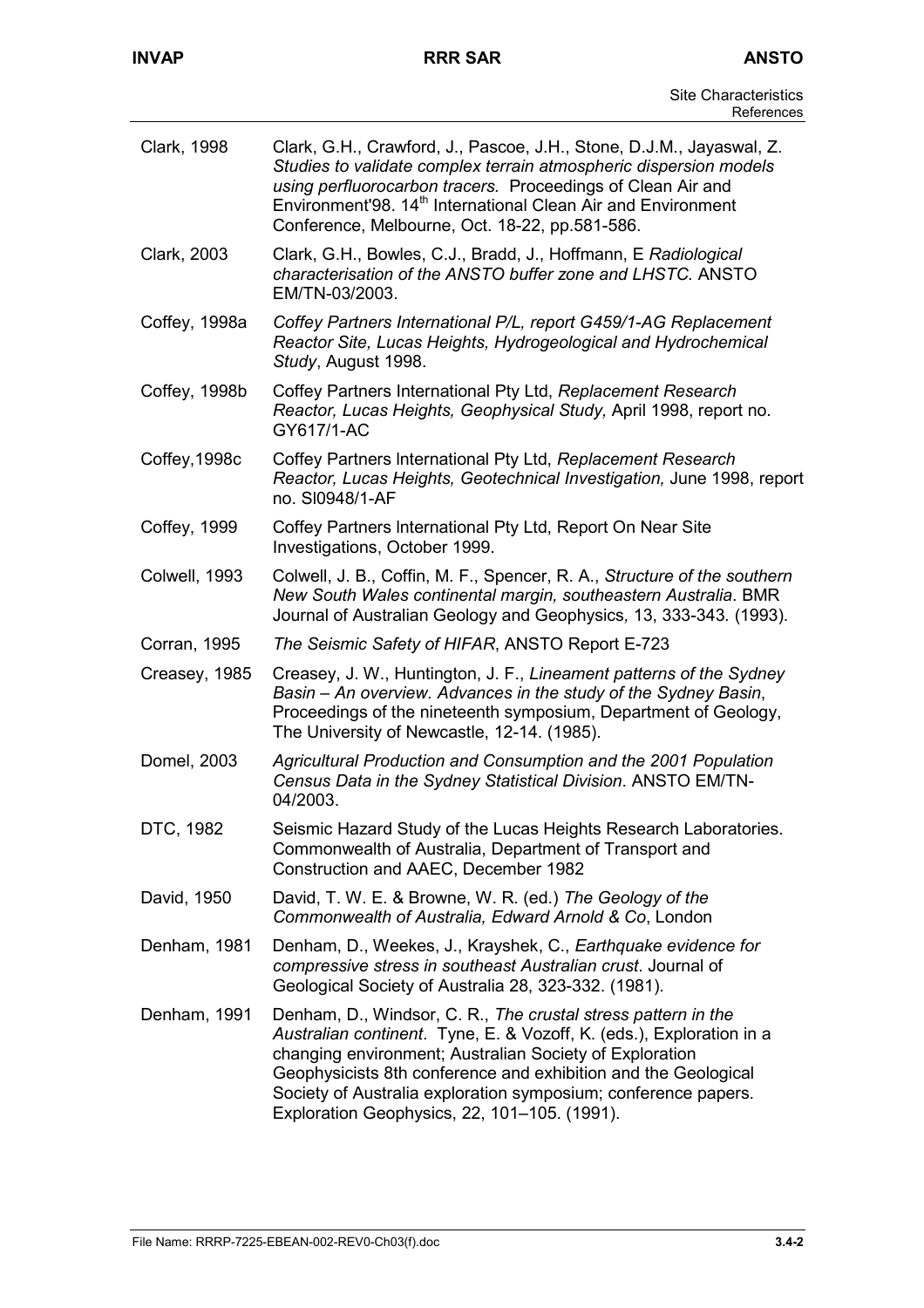Ļ.

| Douglas, 1992     | Douglas, D. J. & Partners Pty Ltd & Coffey Partners International Pty<br>Ltd 1992 Report on Hydrogeological Investigation Proposed Extension<br>Regional Waste Depot Lucas Heights, Volumes 1-3, CPI E156/1-CJ,<br>DP14780.1992           |
|-------------------|-------------------------------------------------------------------------------------------------------------------------------------------------------------------------------------------------------------------------------------------|
| Gaull, 1990       | Gaull, Michael-Leiba and Rynn. Probabilistic Earthquake Risk Maps<br>of Australia. Australian Journal of Earth Sciences 37(2), 169-188,<br>June 1990.                                                                                     |
| Giles, 1966       | Results of the Lucas Heights Biological Survey December 1959 -<br>December 1964, August 1966. Reprinted May 1979. Ed: Giles and<br>Stockdale.                                                                                             |
| Hassell, 1998     | Waste Service NSW and Sutherland Shire Council Lucas Heights 1<br>and Waste Management Centre Development Application Report,<br>HASSELL consultants, December 1998.                                                                      |
| Herbert, 1980     | Herbert, C., Depositional development of the Sydney Basin. In:<br>Herbert, C. & Helby, R (editors), A guide to the Sydney basin.<br>Department of Mineral Resources, Geological Survey of New South<br>Wales, Bulletin 26, 11-52. (1980). |
| Herbert, 1988     | Herbert, C., The Lapstone Monocline-Nepean Fault - A high angle<br>reverse fault system. TMOC Resources report. (1988).                                                                                                                   |
| Herbert, 1999     | The Lapstone Monocline-Nepean Fault - A High Angle Reverse Fault<br>System.                                                                                                                                                               |
| Higson, 1990      | Nuclear Safety Bureau Visit Report: Discussions with the Bureau of<br>Mineral Resources. 1990                                                                                                                                             |
| Hoffmann,<br>1997 | E.L. Hoffmann, T. Loosz, Y. Farrar; Environmental end Effluent<br>Monitoring at LHSTC, 1996, ANSTO/E-730 June 1997                                                                                                                        |
| Hoffmann,<br>1998 | E.L. Hoffmann, T. Loosz, Y. Farrar; Environmental end Effluent<br>Monitoring at LHSTC, 1997, ANSTO/E-732 November 1998                                                                                                                    |
| Hoffmann,<br>1999 | E.L. Hoffmann, T. Loosz, Y. Farrar, L. Mokhber-Shahin;<br>Environmental end Effluent Monitoring at LHSTC, 1998, ANSTO/E-<br>737 June 1999                                                                                                 |
| Hoffmann,<br>2000 | E.L. Hoffmann, T. Loosz, L. Mokhber-Shahin; Environmental end<br>Effluent Monitoring at ANSTO Sites, 1999, ANSTO/E-740 June 2000                                                                                                          |
| Hoffman, 2001     | Hoffmann EL, Loosz T. Environmental and Effluent Monitoring at<br>ANSTO Sites, 2001. ANSTO/E-747.                                                                                                                                         |
| Hoffman, 2003     | Hoffmann EL, Ferris JM, Markick SJ. Environmental and Effluent<br>Monitoring at ANSTO Sites, 2002-2003. ANSTO/E-752.                                                                                                                      |
| IAEA, 1981        | <b>External Man-Induced Events in Relation to Nuclear Power Plant</b><br>Siting, IAEA Safety Series No. 50-SG-S5                                                                                                                          |
| IAEA, 1987        | Siting of Research Reactors, IAEA-TECDOC-403,1987                                                                                                                                                                                         |
| IAEA, 1991        | Earthquakes and Associated Topics in Relation to Nuclear Power<br>Plant Siting, IAEA Safety Series No. 50-SG-S1 (Rev. 1)                                                                                                                  |
| IAEA, 1992        | Code on the Safety of Nuclear Research Reactors: Design, IAEA<br>Safety Series No.35-SI, June 1992.                                                                                                                                       |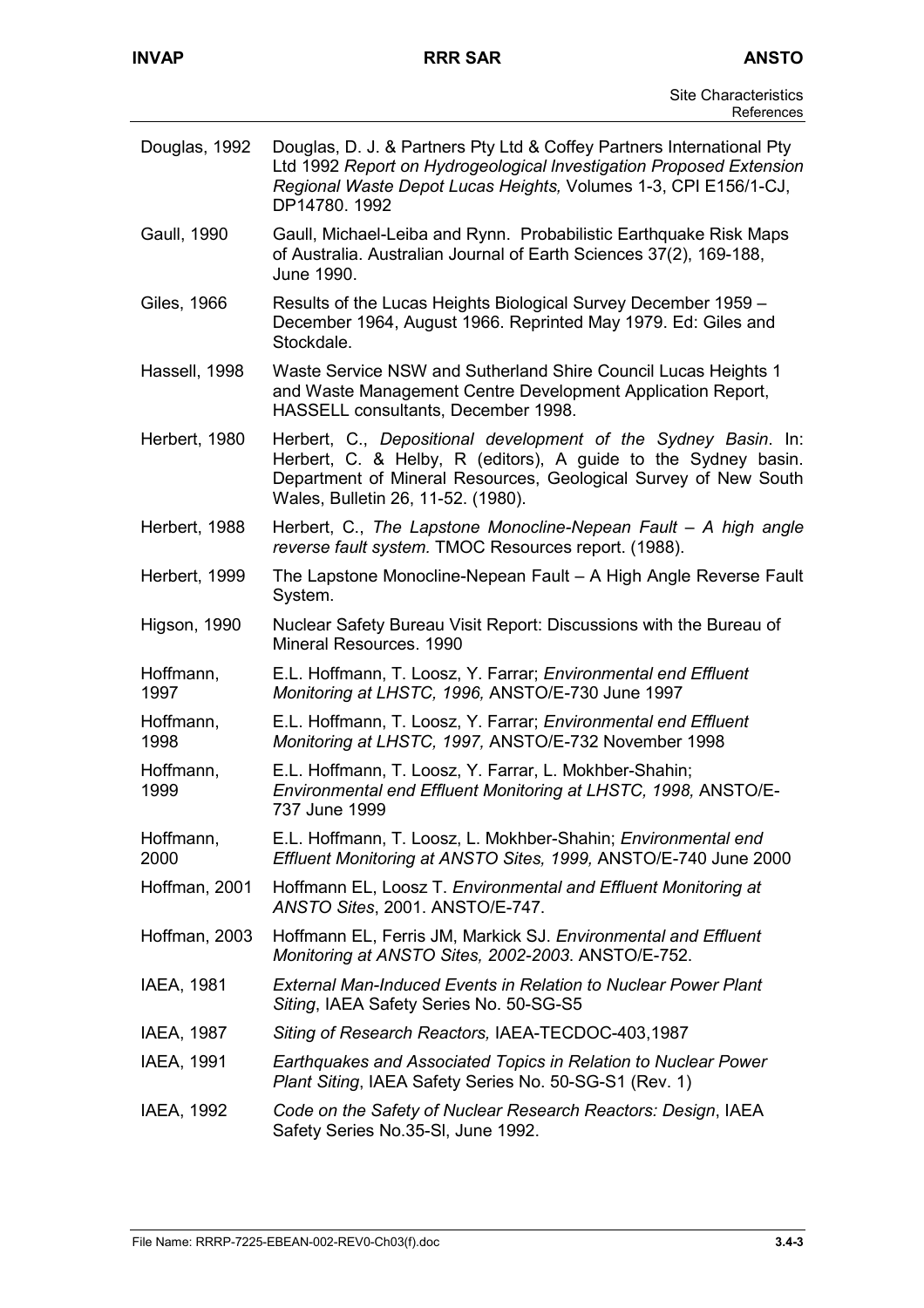| IAEA, 1994            | Safety Assessment of Research Reactors and Preparation of the<br>Safety Analysis Report IAEA Safety Series No.35-GI, 1994                                                                                                                     |
|-----------------------|-----------------------------------------------------------------------------------------------------------------------------------------------------------------------------------------------------------------------------------------------|
| IAEA, 1996            | <b>External Man-Induced Events in Relation to Nuclear Power Plant</b><br>Design, IAEA Safety Series No. 50-SG-DS (Rev I), 1996.                                                                                                               |
| IAEA, 2001            | Safety Requirements for Research Reactors, draft ds 272, 2001.                                                                                                                                                                                |
| <b>IGNS, 1999</b>     | Seismic Hazard Analysis Lucas Heights Site of the High Flux<br>Australian Reactor, December 1999.                                                                                                                                             |
| ISO,<br>1989          | International Organisation for Standardisation. Water Quality -<br>Determination of tritium activity concentration - Liquid scintillation<br>counting method. ISO 9698:1989 (E). Geneva, Switzerland                                          |
| ISO,<br>1992a         | International Organisation for Standardisation. Water Quality -<br>Measurement of gross alpha activity in non-saline water - Thick<br>source method. ISO 9696:1992 (E). Geneva, Switzerland                                                   |
| ISO,<br>1992b         | International Organisation for Standardisation. Water Quality -<br>Measurement of gross beta activity in non-saline water - Thick source<br>method. ISO 9697:1992 (E). Geneva, Switzerland                                                    |
| <b>JGSA, 1969</b>     | Journal of the Geological Society of Australia (Edited by Packham, G.<br>H.) Volume 16, Part 1.                                                                                                                                               |
| Lohe, 1992            | Lohe, E. M., McLennan, T. P. T., Sullivan, T. D., Soole, K. P., Mallett,<br>C. W., Sydney Basin - Geological Structure and Mining Conditions,<br>assessment for Mine Planning. CSIRO Division of Geomechanics,<br>External Report 20. (1992). |
| Mauger, 1984          | Mauger, J., Creasey, J.W., Huntington, J.F., Extracts and notes on<br>the Katoomba 1:100,000 Sheet, Sydney basin fracture analysis.<br>CSIRO Division of Mineral Physics. (1984).                                                             |
| Mayne, 1974           | Mayne, S. J., Nicholas, E., Bigg-Wither, A. L., Rasidi, J. S., Raine, M.<br>J., Geology of the Sydney Basin; a review. Bulletin Australia Bureau<br>of Mineral Resources, Geology and Geophysics 149, 229. (1974).                            |
| McCue, 1993           | Earthquake Hazard Map of Australia – 1991. McCue, K (compiler),<br>Gibson, G., Michael-Leiba, M., Love, D., Cuthbertson, R., and<br>Horoschun, G. 1993.                                                                                       |
| McCue, 1995           | McCue, Dent, and Jones. The Characteristics of Australian Strong<br>Ground Motion. In Proceedings of the Pacific Conference on<br>Earthquake Engineering, Melbourne, Australia, 20-22 November<br>1995, 71-81.                                |
| McGuire 2000          | Review of "Seismic Hazard Analysis at Lucas Heights Site of the High<br>Flux Australian Reactor" (dated December 1999), January 2000                                                                                                          |
| Memarian,<br>1994     | Mermarian, H., Fergusson C. L., Fracture pattern of the Illawarra<br>Coal Measures. Southeastern Sydney Basin. Proceedings in the 28th<br>Newcastle Symposium, 151-158. (1994).                                                               |
| Michael-Leiba<br>1990 | Lucas Heights Preliminary Earthquake Risk Assessment. Bureau of<br>Mineral Resources, Canberra.                                                                                                                                               |
| Mumme, I.A.<br>1966   | The Stability of the Lucas Heights Area Against Possible Seismic<br>Events, AAEC/TM316.                                                                                                                                                       |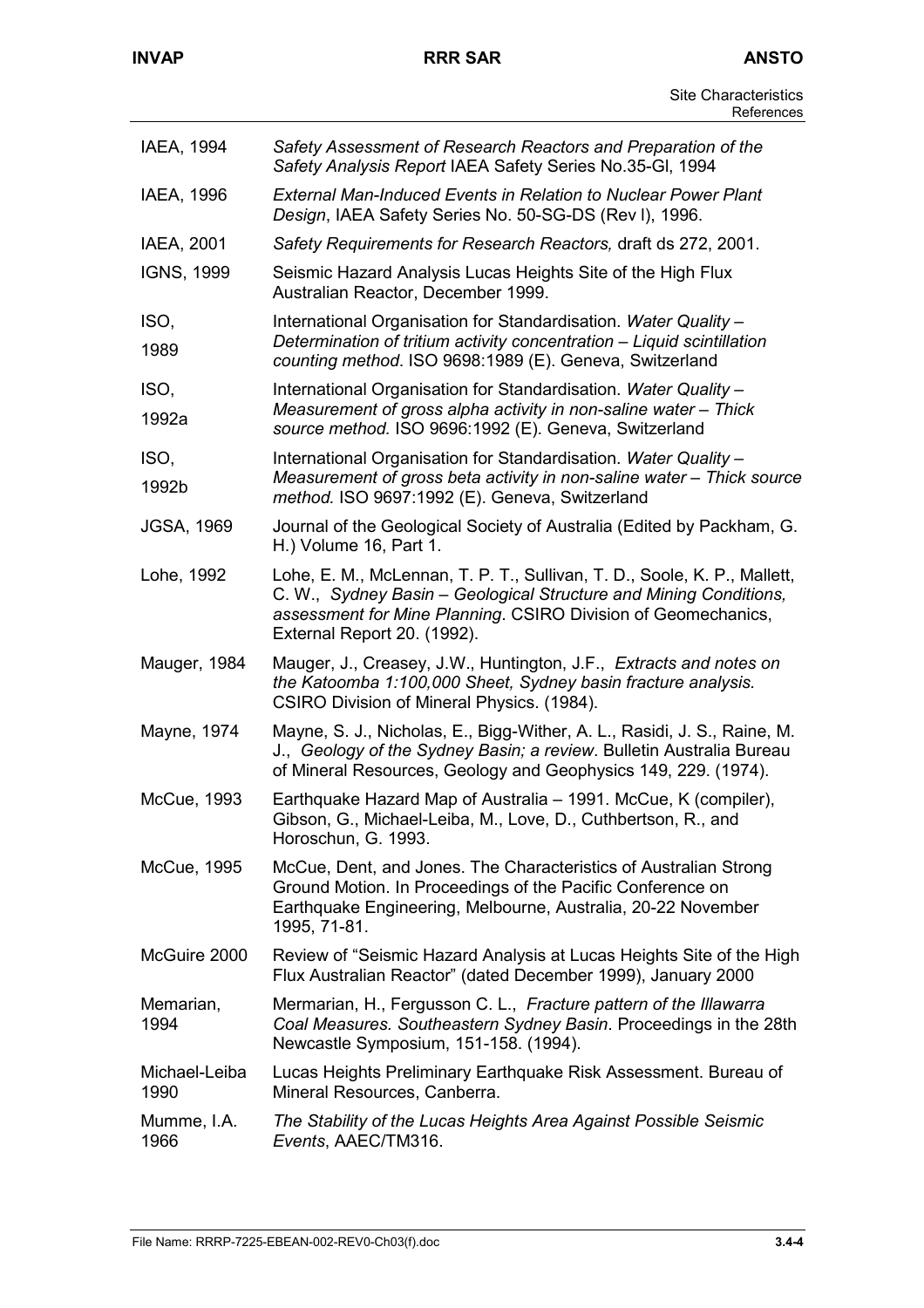| Mumme, 1972              | Mumme, I.A. Daily Estimates of Freshwater Flows in the Woronora<br>River April 1958 to December 1964 (Unpublished).                                                                                                                                        |
|--------------------------|------------------------------------------------------------------------------------------------------------------------------------------------------------------------------------------------------------------------------------------------------------|
| Mumme, 1976              | Mumme, I.A. Seismic Risk Analysis of the Lucas Heights Area. AAEC<br>Internal Report ER/UN 134.                                                                                                                                                            |
| Murray-<br>Wallace, 1991 | Murray-Wallace, C.V., Belpario, A.P., The latest Interglacial shoreline<br>in Australia - A review. Quaternary Science Reviews, 10, 441-461.<br>(1991).                                                                                                    |
| <b>NHMRC, 1987</b>       | National Health and Medical Research Council & Australian Water<br>Resources Council, 1987. Guidelines for Drinking Water Quality in<br>Australia. Australian Government Publishing Service, Canberra                                                      |
| <b>NSWCWA</b><br>1972    | NSW Clean Waters Act1972. Regulations as amended. Government<br>Gazette, NSW Government Printery, Australia.                                                                                                                                               |
| NSW Gazette<br>1997      | The Sutherland Shire Local Environment Plan No. 50, NSW<br>Government Gazette No.123, 14 November 1997.                                                                                                                                                    |
| Nicol, 2002              | Nicol, A., Berryman, K., Langridge, R., Cox, S., Simpson, K., Volk, P.,<br>Hill, N., ANSTO — Replacement Research Reactor Project Tasks 1<br>& 2 - Site Fault Assessment. GNS Client Report 2002/103. (2002).                                              |
| Norman, 1985             | Norman, A. R., Creasey, J. W., Structural analysis of the Ku-ring-gai-<br>Berowra area. Advances in the study of the Sydney Basin,<br>Proceedings of the nineteenth symposium, Department of Geology,<br>The University of Newcastle, 19-24. (1985).       |
| Ollier, 1982             | Ollier, C.D., The great escarpment of eastern Australia: tectonic and<br>geomorphic significance. Journal of Geological Society Australia, 29,<br>13-23. (1982).                                                                                           |
| PB, 2004                 | Parsons Brinkerhoff (formerly PPK Environment and Infrastructure)<br>Consolidated Volume of Reports on Groundwater Investigations at<br>LHSTC to June 30, 2003, July 2004, prepared for Australian Nuclear<br>Science and Technology Organisation, Sydney. |
| Pegler, 1998             | Report on Chemical Hazards at LHSTC, ANSTO Safety Division<br>memo from Joy Pegler to Allan Murray LH96/0477, 20 November<br>1998.                                                                                                                         |
| Pells, 1978              | Pells, Douglas, Rodway, Thorne, and McMahon Design Loadings for<br>Foundations on Shale and Sandstone in the Sydney Region,<br>Australian Geomechanics Jounal, 1978                                                                                        |
| Petrozzi, 1994           | Petrozzi, M. Fluvial Controls on Water Quality: Potential Leachate<br>Migration in a Steep Discontinuous Bedrock Stream. BA Honours<br>Thesis, Sydney University, Dept. of Geography.                                                                      |
| PLG, 1998                | A Level 1+ Probabilistic Safety Assessment of the High Flux<br>Australian Reactor, PLG 1200, PLG, January 1998                                                                                                                                             |
| PPK, 1998a               | Replacement Nuclear Research Reactor Draft Environment Impact<br>Statement, PPK Environment and Infrastructure, July 1998, prepared<br>for Australian Nuclear Science and Technology Organisation, Sydney                                                  |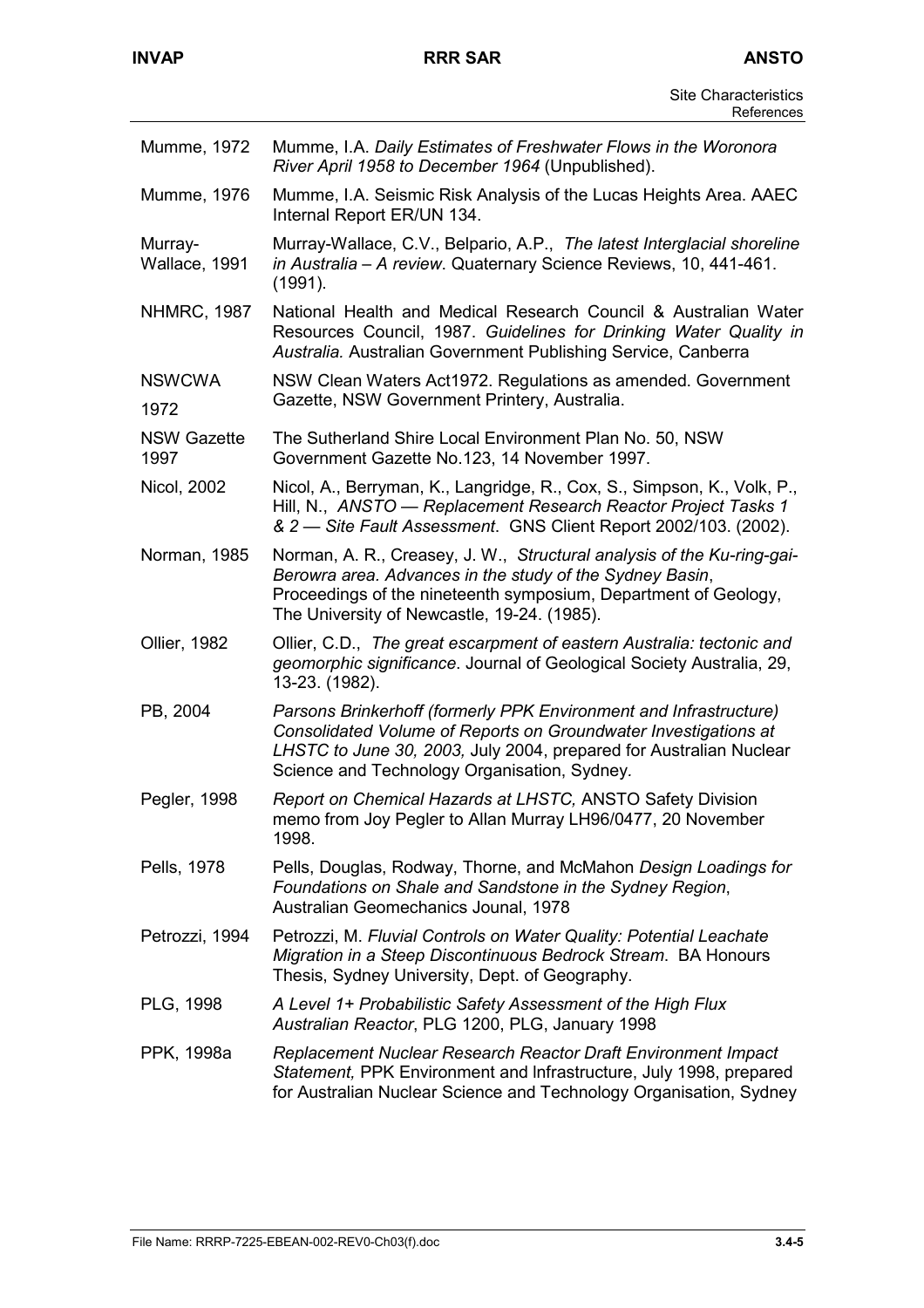| PPK, 1998b         | Environmental Site Assessment, Proposed Replacement Nuclear<br>Research Reactor Site, Lucas Heights Science & Technology Centre,<br>New Illawarra Road, Lucas Heights NSW Final Report PPK<br>Environment & Infrastructure Pty Ltd, September 1998, PR 1239. |
|--------------------|--------------------------------------------------------------------------------------------------------------------------------------------------------------------------------------------------------------------------------------------------------------|
| PPK, 2000a         | Groundwater Sampling Plan and Monitoring Protocols - Lucas<br>Heights Science and Technology Centre, July 2000.                                                                                                                                              |
| PPK, 2000b         | PPK Environment & Infrastructure Pty Ltd, Groundwater Monitoring<br>and Management Program - Lucas Heights Science and Technology<br>Centre, August 2000.                                                                                                    |
| Rickwood,<br>1985  | Rickwood, P. C., Igneous intrusives in the Greater Sydney region. In:<br>Pells P.J.N. (editor). Engineering Geology of the Sydney Region, 215-<br>307. (1985).                                                                                               |
| SAA, 1993          | Standards Association of Australia, Minimum design loads on<br>structures, Part 4: Earthquake loads, AS 1170.4-1993                                                                                                                                          |
| Sdrolias, 2001     | Sdrolias, M., Muller, R.D., Gaina, C., Plate tectonic evolution of<br>Eastern Australian Marginal Ocean. PESA Eastern Australasian<br>Basins Symposium, 227-237. (2001).                                                                                     |
| Shepherd,<br>2002  | Shepherd, J (2002) pers. comm.                                                                                                                                                                                                                               |
| Shepherd,<br>1981  | Shepherd J., Huntington, J. F., Geological fracture mapping in<br>coalfields and the stress fields of the Sydney basin. Journal of the<br>Geological Society of Australia 28, 299-309. (1981).                                                               |
| Sherwin, 1986      | Sherwin, L. & Holmes, G. G. Geology of the Wollongong and Port<br>Hacking 1:1000 000 Sheets 9029, 9129, New South Wales Geological<br>Survey, Sydney                                                                                                         |
| Standard,<br>1969  | Standard, J. C. Hawkesbury Sandstone, Journal of the Geological<br>Society of Australia, vol. 16, part 1, pp 407-417. 1969                                                                                                                                   |
| Stirling, 2001     | Stirling, M. and Berryman, K.R., 'Extension to Lucas Heights<br>Probabilistic Seismic Hazard Assessment', Geological and Nuclear<br>Sciences, July 2001                                                                                                      |
| <b>SLEP 2000</b>   | Sutherland Local Environmental Plan, Sutherland Shire Council,<br>2000.                                                                                                                                                                                      |
| Taylor, 1923       | Taylor, T. G. The Warped Littoral around Sydney, Proc. Linn. Soc.<br>(NSW). 1923                                                                                                                                                                             |
| UNSCEAR,<br>1993   | United Nations Scientific Committee on the Effects of Atomic<br>Radiation. Sources and Effects of Ionising Radiation. Report to the<br>General Assembly, with scientific annexes. United Nations, New York.<br>1993                                          |
| USEPA,<br>1987     | On-site meteorological program guidance for regulatory applications.<br>USEPA Report No. EPA-450/4-87-013. 1987                                                                                                                                              |
| <b>USNRC, 1973</b> | Regulatory Guide 1.60, Design Response Spectra for Seismic Design<br>of Nuclear Power Plants, US Atomic Energy Commission (now US<br>Nuclear Regulatory Commission) Rev1, 1973.                                                                              |